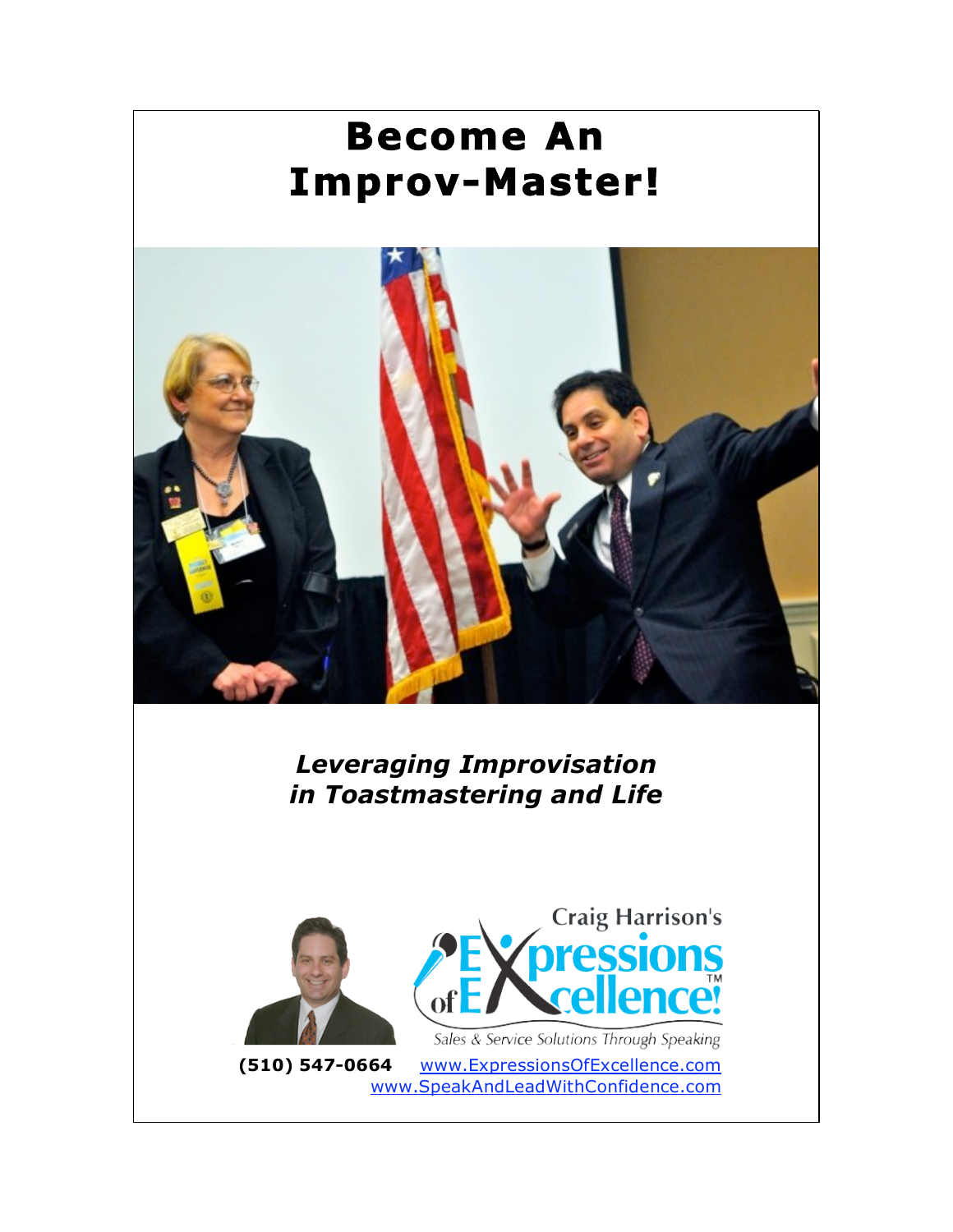#### *Why Improv is important for Toastmasters (and life):*

- 1. You can't prepare for everything in advance. We need to improvise
- 2. Sometimes you have to "go with the flow," or go "off-script"
- 3. Adds additional tools to your communication tool-kit
- 4. Speaking is collaborative. Improv utilizes partners, audience.
- 5. You become more aware of your environment and its stimuli
- 6. Stimulates creativity.
- 7. More exciting and unanticipated results generated from Improv
- 8. Sharpens your listening skills.

## **Why Improv is important in Life:**



### **Concept 1: Accepting the Offer**

An overture is made. You can *accept* it or *block* it. When you accept it, it can be built upon;

When you block it, you go back to the drawing board and must start again. Momentum and rapport are lost.

In Improv, Table Topics and in general, we should accept and build upon others' offers.

#### Accepting the Offer **Blocking** the Offer

YES, *AND*… YES, *BUT*…



### **Concept 2: Making Your Partner Look Good**

In collaborative situations if each person focuses on helping their partner succeed, everyone wins in the end!

## **Concept 3: Thinking Creatively**

Creativity derives from mixing up ideas and thinking in non-linear fashion. Experimentation is encouraged. Infinite possibilities exist when you go "off-script" and accept what the universe provides.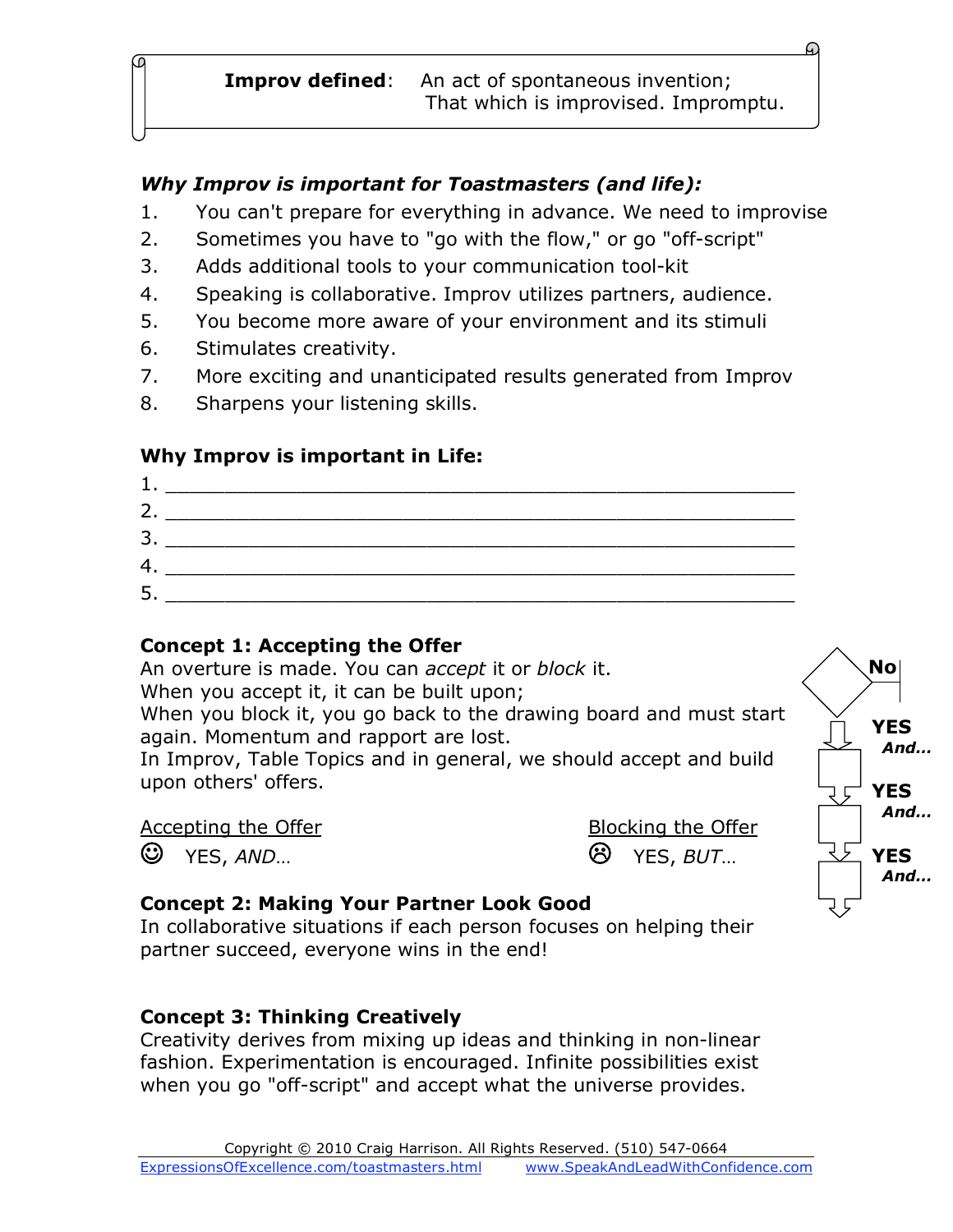## **YOUR NOTES**

## **Warm Up Your Tongue…Using Consonant Contact**

**B**ig boy Barsul brought beaucoup de bodies to bookstores in Bavaria. **C**assandra Cockrill continues to convalesce while communicating with her cadre of confidantes. **D**ennis Dawson denies disliking dem' Division D dudes and dames. **F**eliciai Favroth & Federico Fellini film frivolous folks for fabulous, frightful feature films.

**G**ordon Gecko's greed grows in gargantuan gaggles guaranteed to gunk up our goliath gains. **H**appy Harrison has historically herded his hapless helpers with hope and humor.

**J**ames Joyce just joined the Jetsons for juicy jaunts to Jonestown for java juices & junk food.

**\_\_\_\_\_\_\_\_\_\_\_\_\_\_\_\_\_\_\_\_\_\_\_\_\_\_\_\_\_\_\_\_\_\_\_\_\_\_\_\_\_\_\_\_\_\_\_\_\_\_\_\_\_\_\_\_\_\_\_\_\_\_\_\_\_\_\_** *Write your own tongue-twister using the consonant your first name begins with*

#### **Related Links:**

FREE DOWNLOAD: Improv Encyclopedia: http://improvencyclopedia.org/download/book.pdf

BOOKS:

Keith Johnstone's *Impro: Improvisation and the Theatre*; Also *Theatre Sports* Viola Spolin: *Improvisation for the Theatre*

LOCAL VENUES FOR CLASSES: Bay Area Theater Sports: www.improv.org Big City Improv: www.bigcityimprov.com

LOCAL FESTIVALS: SF Improv Festival: http://sfimprovfestival.com SF Theater Festival: http://sftheaterfestival.org

Search for "improv" and "fringe festivals"

SIGN UP FOR CRAIG'S E-ZINE and receive a free Ice-Breakers report: E-mail "Subscribe@ExpressionsOfExcellence.com" with "Ice-Breakers" in subject line.

Download Craig's Table Topics Article from *Toastmaster,* Feb. 2010: www.expressionsofexcellence.com/ARTICLES/ Turning Tables on Topics Article.pdf